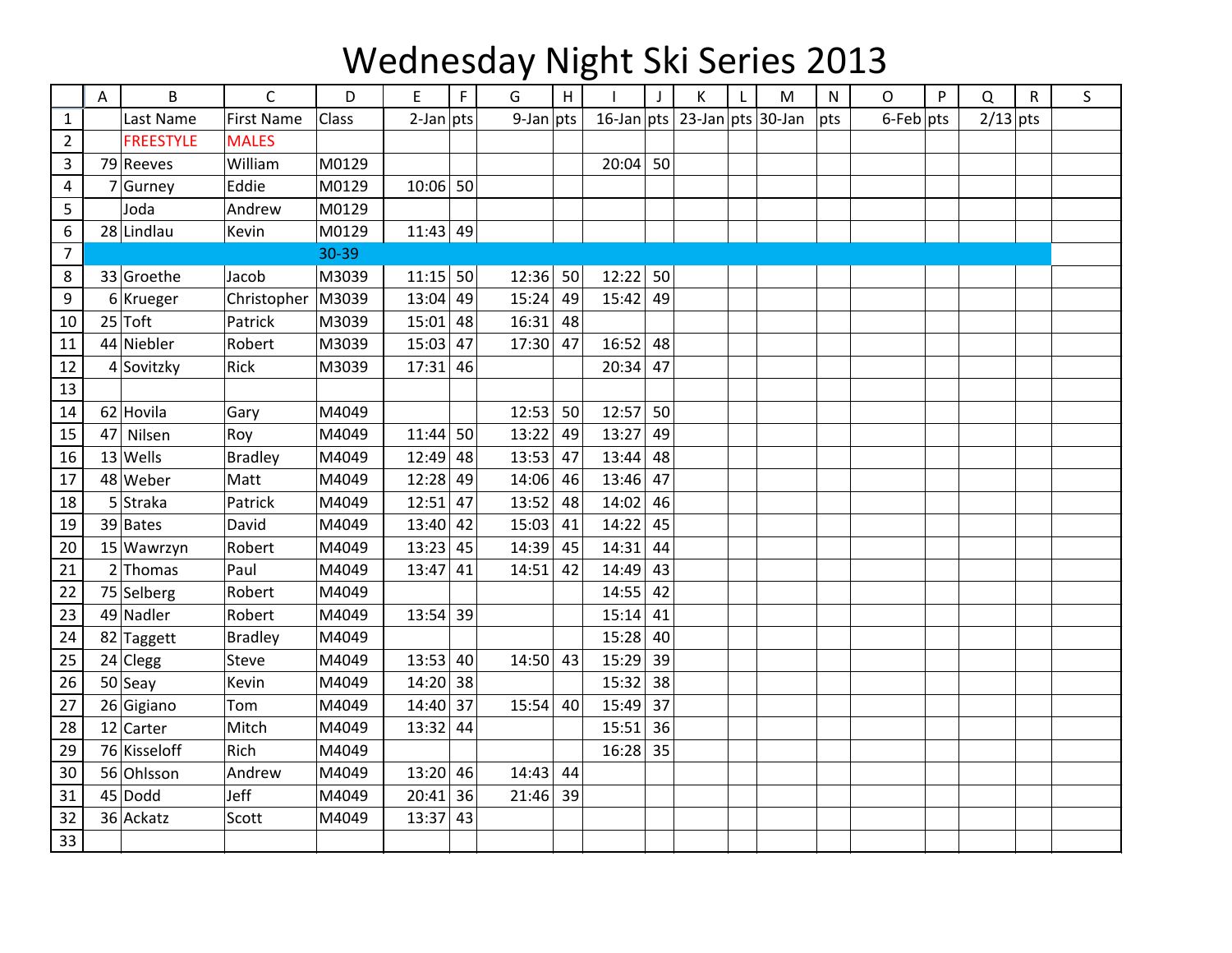## Wednesday Night Ski Series 2013

|    | A | B                | C            | D     | E          | F. | G          | H  |            | $\mathbf{J}$ | К | L | M | ${\sf N}$ | O | P | Q | R | S |
|----|---|------------------|--------------|-------|------------|----|------------|----|------------|--------------|---|---|---|-----------|---|---|---|---|---|
| 34 |   | 61 Jackson       | Scott        | M5059 |            |    | 13:31      | 50 |            |              |   |   |   |           |   |   |   |   |   |
| 35 |   | $40$  Lob        | Patrick      | M5059 | 12:33      | 49 | 13:33      | 49 | 13:47      | 49           |   |   |   |           |   |   |   |   |   |
| 36 |   | $22$ Joda        | Dan          | M5059 | $12:11$ 50 |    | 13:40      | 48 | 13:43      | 50           |   |   |   |           |   |   |   |   |   |
| 37 |   | 72 Lammers       | Joel         | M5099 |            |    | 14:46      | 43 | 14:10      | 48           |   |   |   |           |   |   |   |   |   |
| 38 |   | $21$ Wikner      | Steven       | M5059 | $13:03$ 48 |    | 14:20      | 47 | 14:14      | 47           |   |   |   |           |   |   |   |   |   |
| 39 |   | 34 Hazard        | Jerry        | M5059 | $13:28$ 44 |    | 14:35      | 45 | 14:17      | 46           |   |   |   |           |   |   |   |   |   |
| 40 |   | $16$ Jennik      | Peter        | M5059 | $13:20$ 46 |    | 14:33      | 46 | 14:19      | 45           |   |   |   |           |   |   |   |   |   |
| 41 |   | 63 Shabahzian    | Charlie      | M5059 | $13:27$ 45 |    | 14:42      | 44 | 14:35      | 44           |   |   |   |           |   |   |   |   |   |
| 42 |   | 80 Moore         | Larry        | M5059 |            |    |            |    | 15:00      | 43           |   |   |   |           |   |   |   |   |   |
| 43 |   | 77 Cheney        | Tom          | M5059 |            |    |            |    | 15:28      | 42           |   |   |   |           |   |   |   |   |   |
| 44 |   | 54 Erickson      | Allan        | M5059 | $15:06$ 42 |    | 16:01      | 40 | 16:22      | 41           |   |   |   |           |   |   |   |   |   |
| 45 |   | 35 Davenport     | Tom          | M5059 | 19:58 41   |    |            |    | 20:01      | 40           |   |   |   |           |   |   |   |   |   |
| 46 |   | 78 Reeves        | Bill         | M5059 |            |    |            |    | 20:02      | 39           |   |   |   |           |   |   |   |   |   |
| 47 |   | $9$ Czaja        | Bill         | M5059 | $13:13$ 47 |    | 15:05      | 42 |            |              |   |   |   |           |   |   |   |   |   |
| 48 |   | 41 Adelmeyer     | Keith        | M5059 | $14:14$ 43 |    | 16:00      | 41 |            |              |   |   |   |           |   |   |   |   |   |
| 49 |   | 74 Dolan         | Steven       | M5059 |            |    | 17:49      | 39 |            |              |   |   |   |           |   |   |   |   |   |
| 50 |   |                  |              |       |            |    |            |    |            |              |   |   |   |           |   |   |   |   |   |
| 51 |   | 23 Winter        | Jim          | M6099 | $13:51$ 50 |    | 15:33      | 50 | 15:20      | 50           |   |   |   |           |   |   |   |   |   |
| 52 |   | 10 Edwards       | Will         | M6069 | 14:29 48   |    | 16:36      | 49 |            |              |   |   |   |           |   |   |   |   |   |
| 53 |   | $1$ McCarthy     | John         | M6060 | $14:21$ 49 |    | 16:41      | 48 | 16:58      | 48           |   |   |   |           |   |   |   |   |   |
| 54 |   | 69 Bjodstrup     | Rick         | M6069 |            |    | 17:41      | 47 | 17:57      | 47           |   |   |   |           |   |   |   |   |   |
| 55 |   | 3 Gagner         | Jerry        | M6069 | $15:04$ 47 |    |            |    | 16:33      | 49           |   |   |   |           |   |   |   |   |   |
| 56 |   |                  |              |       |            |    |            |    |            |              |   |   |   |           |   |   |   |   |   |
| 57 |   | <b>CLASSICAL</b> | <b>MALES</b> |       |            |    |            |    |            |              |   |   |   |           |   |   |   |   |   |
| 58 |   | $52$ Timm        | Paul         | M0139 | 13:33CL    |    | 50 16:53CL | 49 |            |              |   |   |   |           |   |   |   |   |   |
| 59 |   | $20$ Joda        | <b>DAvid</b> | M0139 |            |    | 13:14CL    | 50 |            |              |   |   |   |           |   |   |   |   |   |
| 60 |   | 68 Miller        | David        | M0139 |            |    | 29:26CL    |    | 48 26:49CL | 50           |   |   |   |           |   |   |   |   |   |
| 61 |   | 18 Truesdale     | Dan          | M4099 | 15:23CL    |    | 50 17:31CL |    | 50 16:42CL | 50           |   |   |   |           |   |   |   |   |   |
| 62 |   | 17 Kissner       | Tom          | M4099 | 18:50CL    |    | 49 19:46CL |    | 49 19:19CL | 49           |   |   |   |           |   |   |   |   |   |
| 63 |   | 31 Graham        | Mike         | M4099 | 19:33CL    |    | 47 20:56CL |    | 48 19:20CL | 48           |   |   |   |           |   |   |   |   |   |
| 64 |   | $51$ Timm        | Karl         | M4099 | 19:02CL    |    | 48 21:15CL |    | 47 21:48CL | 46           |   |   |   |           |   |   |   |   |   |
| 65 |   | 60 Delwiche      | Jim          | M4099 |            |    | 22:06CL    |    | 46 20:40CL | 47           |   |   |   |           |   |   |   |   |   |
| 66 |   | 42 Henningsen    | Henning      | M4099 | 23:24CL    |    | 45 26:44CL | 45 |            |              |   |   |   |           |   |   |   |   |   |